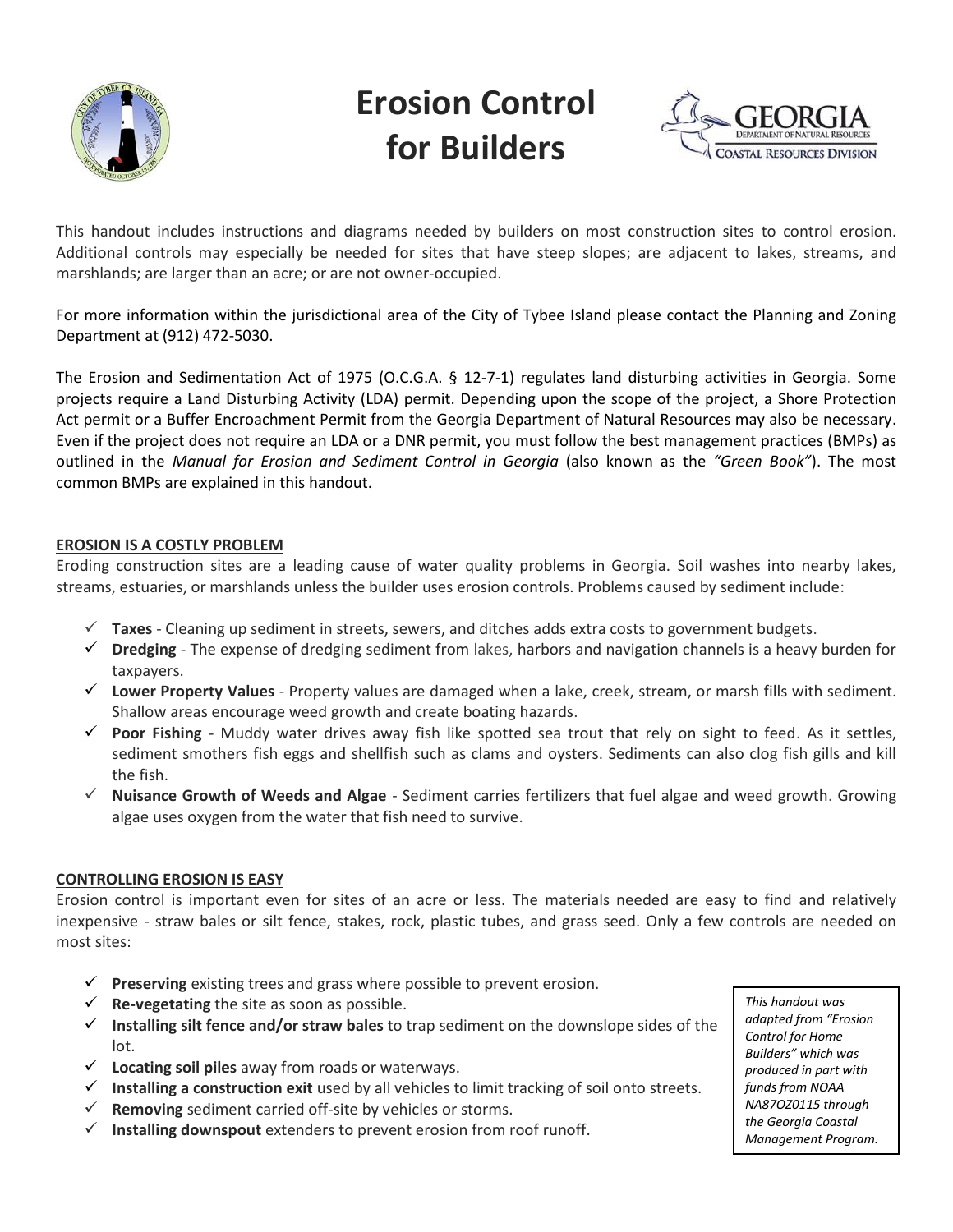# **Sample Erosion Control Plan**



# **Erosion Control Practices**

#### **Sd - SEDIMENT BARRIERS**

- Slows the velocity of runoff to filter out sediments.
- Install within 24 hours of land disturbance.
- **Install on downslope sides of the site parallel to the contour of the land.**
- Bury 8-inches of fabric in the trench with flap toward the runoff flow.
- Stake on the opposite side of the sediment barrier from the runoff flow. If using straw bales, use 2 stakes per bale.
- **Extend ends upslope enough to allow water to pond behind fence or bales.**
- Leave no gaps. Overlap sections of silt fence or stuff straw between bales.
- Inspect and repair once a week and after every 1/2-inch rain. Remove sediment if deposits reach 8-inches.
- Replace bales every 3 months.
- Maintain until a lawn is established.

## **Co - CONSTRUCTION EXIT**

- Reduces or eliminates the transport of soil from the construction area.
- Install construction exit using 1-1/2 to 3-1/2 inch aggregate prior to placing first floor decking on foundation.
- Install a geotextile liner under the entire pad in clay soils.
- Lay stones 6-inches deep and at least 20-feet wide from the foundation to the street, or a minimum of 50-feet.
- **Maintain throughout construction.**

## **Di - TEMPORARY DIVERSIONS**

- Intercepts and diverts storm runoff to keep sediments onsite.
- Excavate 8- to 12-inch channels along the downsloping perimeter of the site. Mound up excavated soil to form a berm 3- to 6-feet wide depending on slope.
- Direct the downslope ends of the diverters into sediment barriers.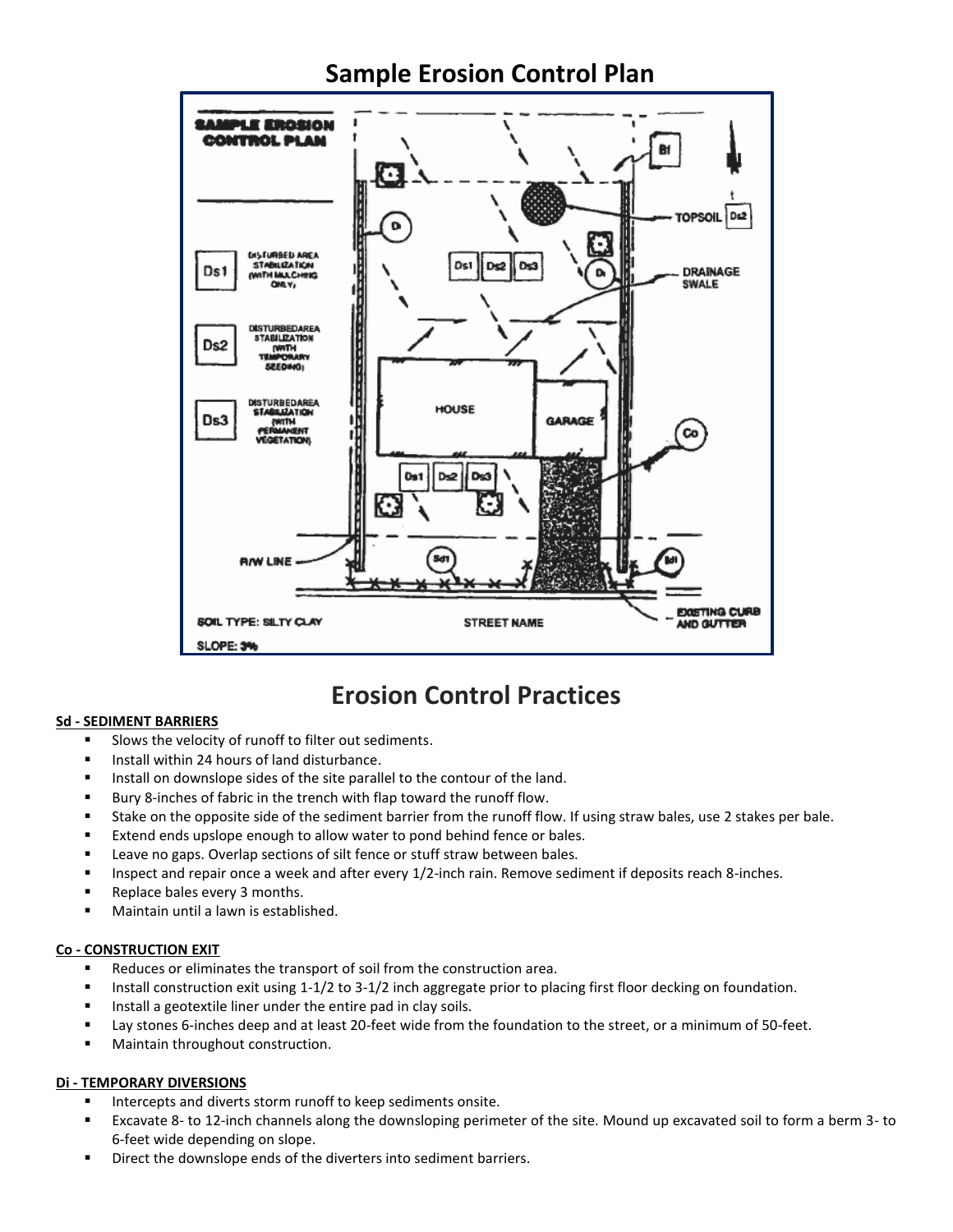#### **Bf - BUFFER ZONES**

- Filters sediments, chemicals, and nutrients before reaching State waters; reduces runoff velocities; stabilizes streambanks; improves aesthetics; improves fish and wildlife habitat; reduces construction noise; and increases flood protection.
- A 25-foot natural vegetative buffer area must be left undisturbed near a stream bank, lake, or marshland.
- Consult the Georgia Department of Natural Resources Coastal Resource Division at (912) 264-7218 for information on buffer variances.
- No soil may be disturbed in the buffer area, but landscaping and overseeding is permitted.

#### **PRESERVE VEGETATION**

- Preserve existing trees, shrubs, and other vegetation wherever possible.
- To prevent root damage, do not grade, place soil piles, or park vehicles near trees marked for preservation.
- Place plastic mesh or snowfence barriers around trees to protect the area below the branches.

#### **Ds1 Ds2 Ds3 - REVEGETATION**

- Vegetation is the most effective way to control erosion.
- Seed, sod or mulch bare soil as soon as possible.
- Locate soil piles away from any downslope street, driveway, stream, lake, creek, marshland, ditch, or drainageway.
- Temporarily seed stockpiled soil as soon as possible.

#### **Ds1 Ds2 - SEEDING AND MULCHING**

- Spread 4- to 6-inches of topsoil.
- Fertilize according to soil test or apply 25 pounds of 6-12-12 per 1,000 square feet.
- Lime according to soil test or apply 15 pounds per 1,000 square feet. Seed with appropriate mix for the site.
- Rake lightly to cover seed with 1/4 inch of soil. Roll lightly.
- Mulch with straw (one bale per 1,000 square feet).
- Anchor mulch by punching into the soil, watering or using netting or other measures on steep slopes.
- Water gently every day or two to keep soil moist. Less watering is needed once grass is 2-inches tall.

#### **Ds3 - SODDING**

- Spread topsoil, fertilize and lime the same as if seeding.
- Lightly water the soil.
- Lay sod. Tamp or roll lightly.
- On slopes, lay sod starting at the bottom and work toward the top, laying a brickwork pattern. Pat each piece down in several places.
- Initial watering should wet soil 6-inches deep (or until water stands 1-inch deep in a straight sided container).

| <b>Ds3 - Permanent Vegetation</b> |                                 |                       |
|-----------------------------------|---------------------------------|-----------------------|
| <b>Species</b>                    | Seeding Rates per 1,000 sq. ft. | <b>Planting Dates</b> |
| Maidencane sprigs                 | 650 sprigs                      | $2/1 - 3/31$          |
| Bahia, Pensacola                  | $1.4$ lbs                       | $3/1 - 5/31$          |
| Lespedeza (scarified)             | $1.4$ lbs                       | $3/1 - 5/15$          |
| <b>Weeping Lovegrass</b>          | $0.1$ lb                        | $3/1 - 5/31$          |
| Panicgrass                        | 0.5 <sub>1b</sub>               | $3/1 - 4/30$          |
| Bermuda (hulled)                  | $0.2$ lb                        | $3/15 - 5/31$         |
| Bermuda sprigs                    | 585 sprigs                      | $4/1 - 5/3$           |
| Sunflower                         | $0.2$ lb                        | $4/1 - 5/31$          |
| Lespedeza (unscarified)           | $1.7$ lbs                       | $9/1 - 2/28$          |
| Bermuda (unhulled)                | $0.2$ lb                        | $11/1 - 1/31$         |

#### **DOWNSPOUT EXTENDERS**

- Not required, but highly recommended.
- Install as soon as gutters and downspouts are completed to prevent erosion from roof runoff.
- Use plastic drainage pipe to route water to a grassed or paved area.
- Maintain until a lawn is established.

#### **SEDIMENT CLEANUP**

- By the end of each work day, scrape or sweep the soil tracked onto the road.
- By the end of the next work day after a storm, scrape or sweep the soil washed off-site.

| <b>Ds2 - Temporary Vegetation</b> |                                 |                       |  |
|-----------------------------------|---------------------------------|-----------------------|--|
| <b>Species</b>                    | Seeding Rates per 1,000 sq. ft. | <b>Planting Dates</b> |  |
| Rye and Annual Lespedeza          | 0.6 <sub>1b</sub>               | $2/1 - 3/1$           |  |
| <b>Weeping Lovegrass</b>          | $0.1$ lb                        | $3/1 - 6/1$           |  |
| Sudangrass                        | 1.0 <sub>1b</sub>               | $4/1 - 8/1$           |  |
| <b>Browntop Millet</b>            | $1.1$ lbs                       | $4/15 - 7/1$          |  |
| Ryegrass                          | 0.9 <sub>lb</sub>               | $9/15 - 1/1$          |  |
| Wheat                             | $4.1$ lbs                       | $10/15 - 1/1$         |  |
| Rye (grain)                       | $3.9$ lbs                       | $10/1 - 11/1$         |  |